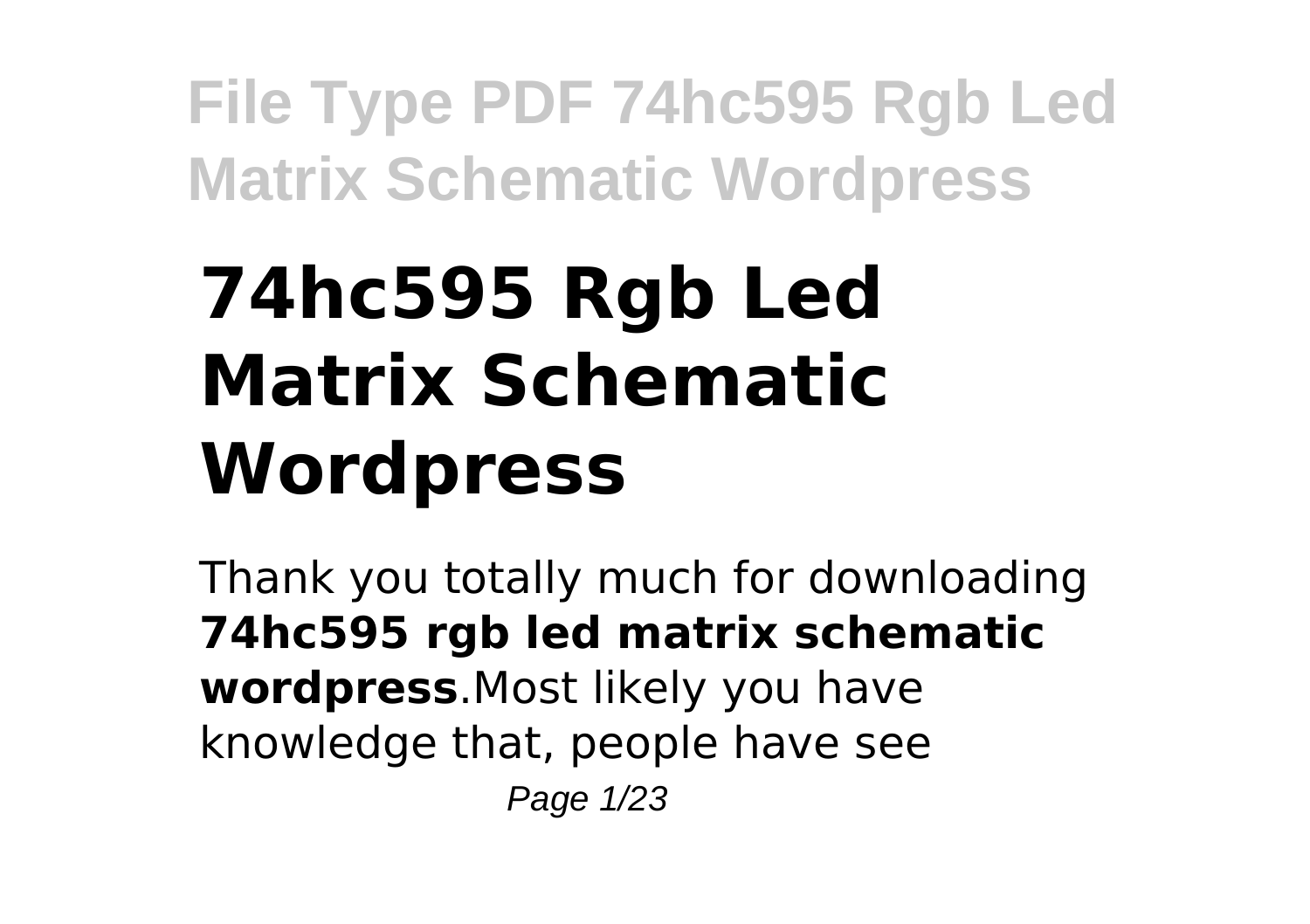numerous time for their favorite books when this 74hc595 rgb led matrix schematic wordpress, but end in the works in harmful downloads.

Rather than enjoying a good PDF in the manner of a cup of coffee in the afternoon, then again they juggled taking into consideration some harmful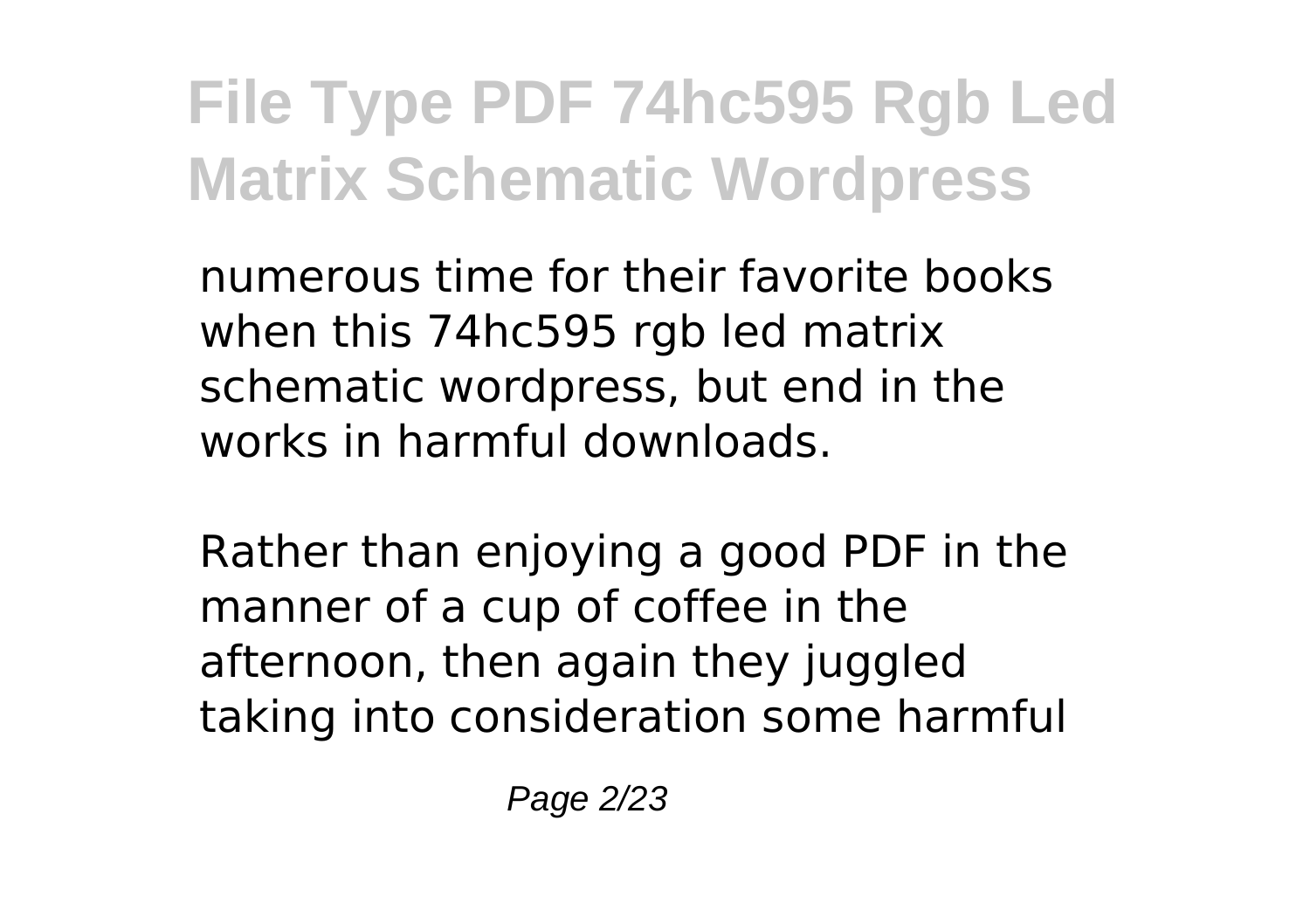virus inside their computer. **74hc595 rgb led matrix schematic wordpress** is friendly in our digital library an online entry to it is set as public hence you can download it instantly. Our digital library saves in combined countries, allowing you to acquire the most less latency epoch to download any of our books subsequent to this one. Merely said, the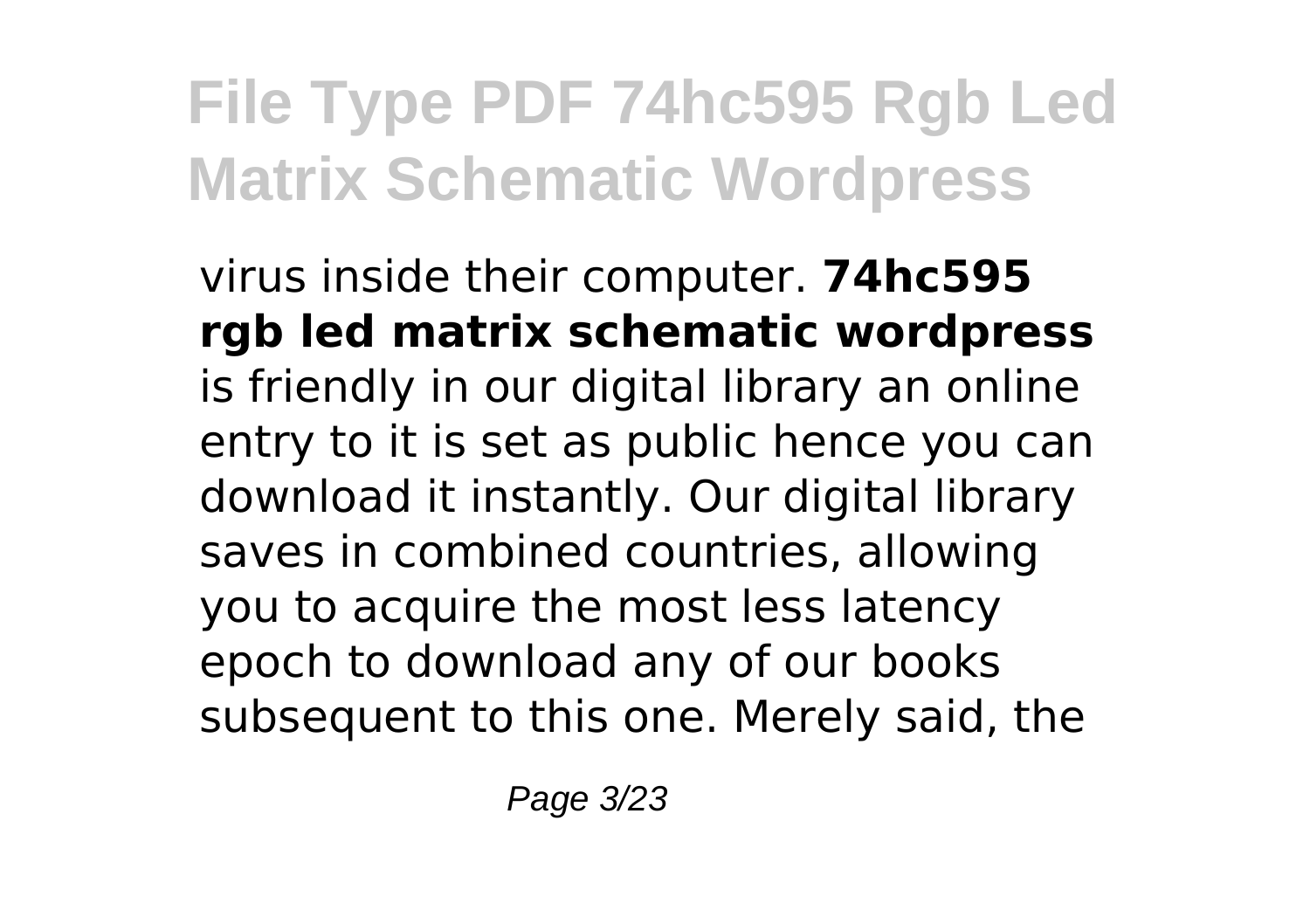74hc595 rgb led matrix schematic wordpress is universally compatible bearing in mind any devices to read.

Users can easily upload custom books and complete e-book production online through automatically generating APK eBooks. Rich the e-books service of library can be easy access online with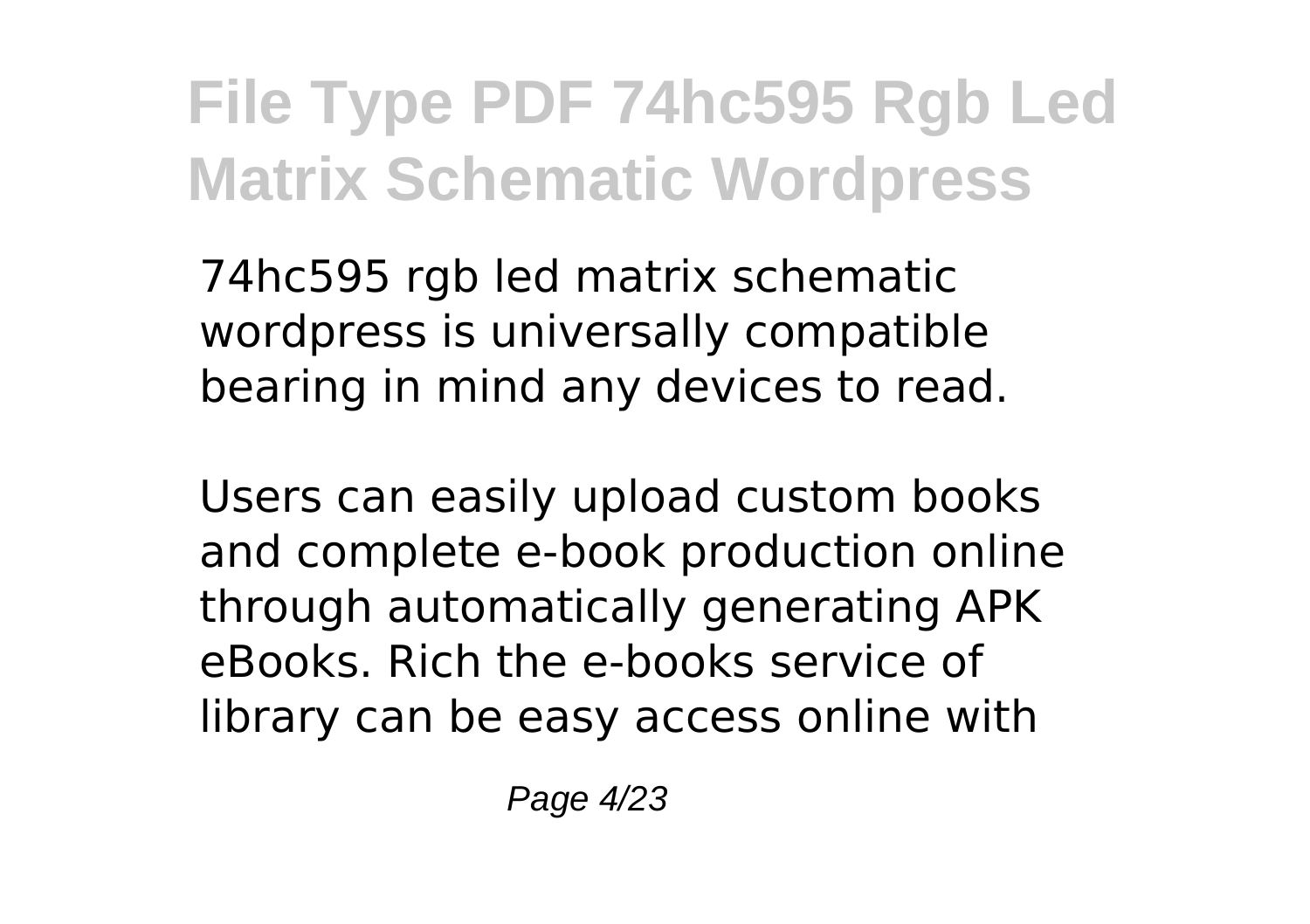one touch.

**74hc595 Rgb Led Matrix Schematic** The 74HC595 will be driving the LEDs in the sparkfun board. However, this chip only outputs 0 or 5V and it can output as much as 70mA per pin. This means we must use current limiting resistors to prevent damaging the LEDs. Find the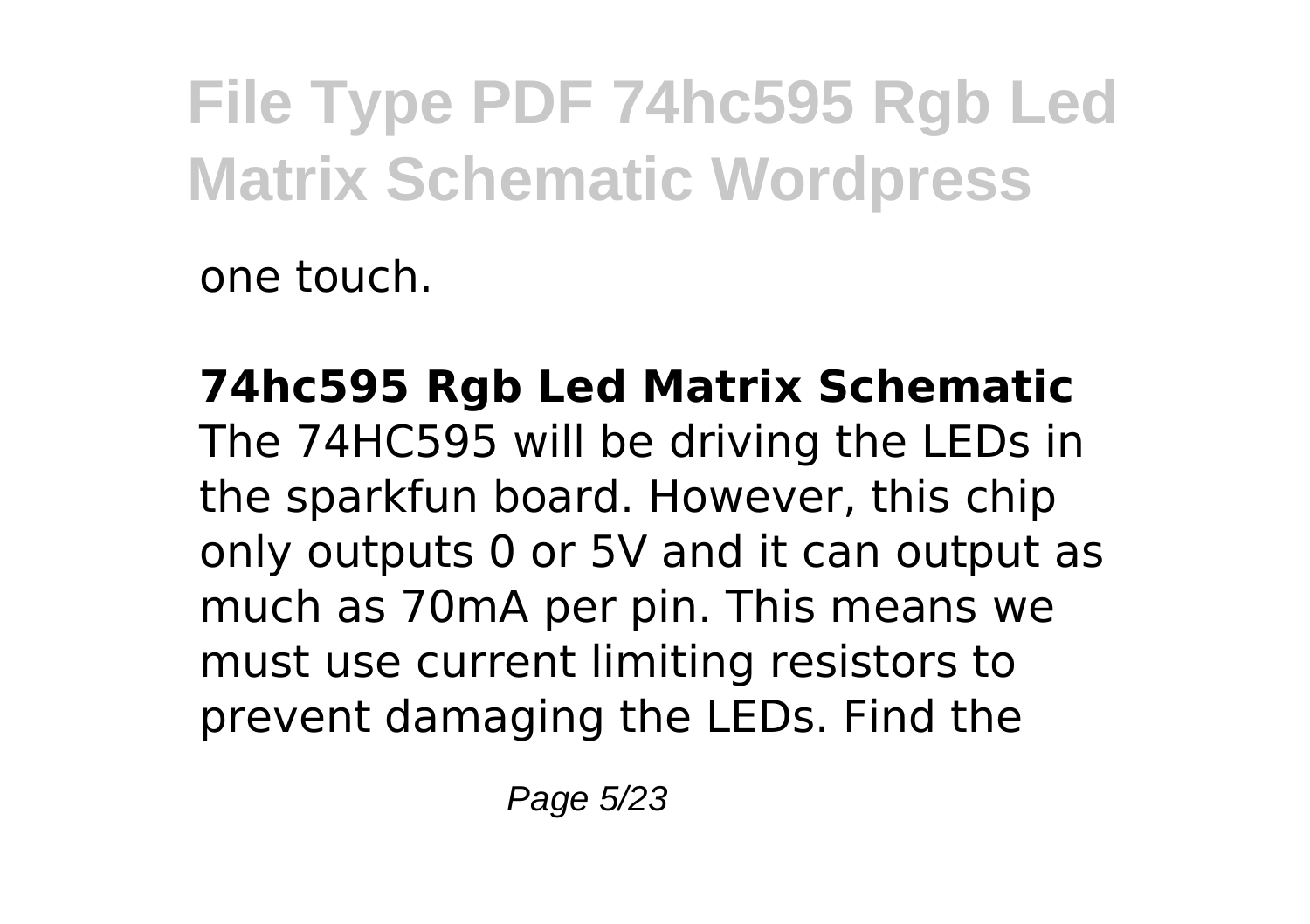resistors connected to the cathodes of the LED matrix in the schematic (fig 4).

#### **Multiplexing With Arduino and the 74HC595 : 14 Steps (with ...**

Schematic: https://drive ... arduino 8x24 led matrix 74hc595 code 8x24 led matrix arduino code arduino 8x24 led matrix scrolling text 8x24 led matrix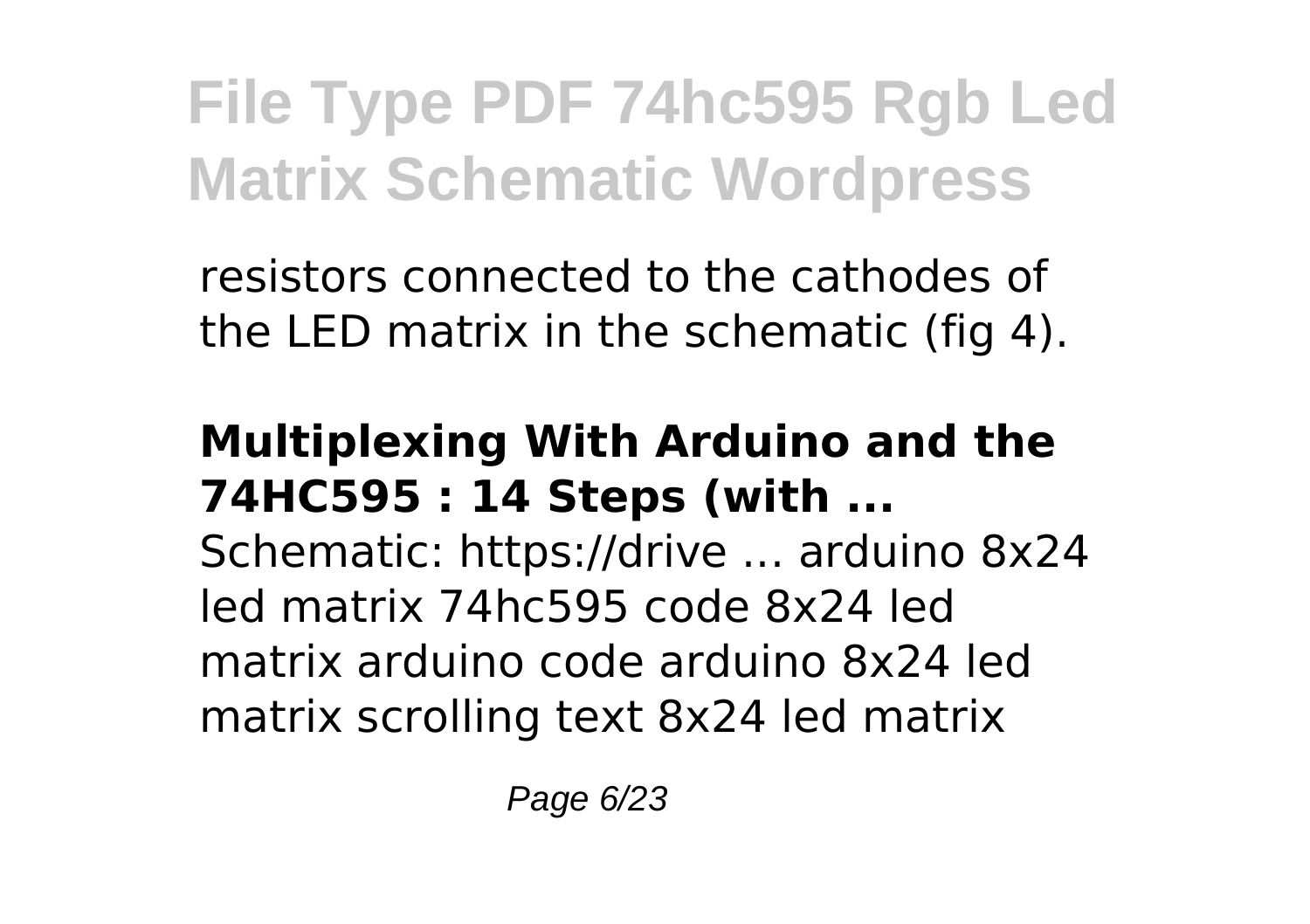arduino uno code arduino 8x24 led matrix projects

#### **8×24 LED Matrix 4×74HC595 Shift Register | Electronic Projects**

Simple demonstration of working of 74HC595 Shift Registers and using them to control LEDs on an 8x8 LED Matrix Display. The Column and Row Lines in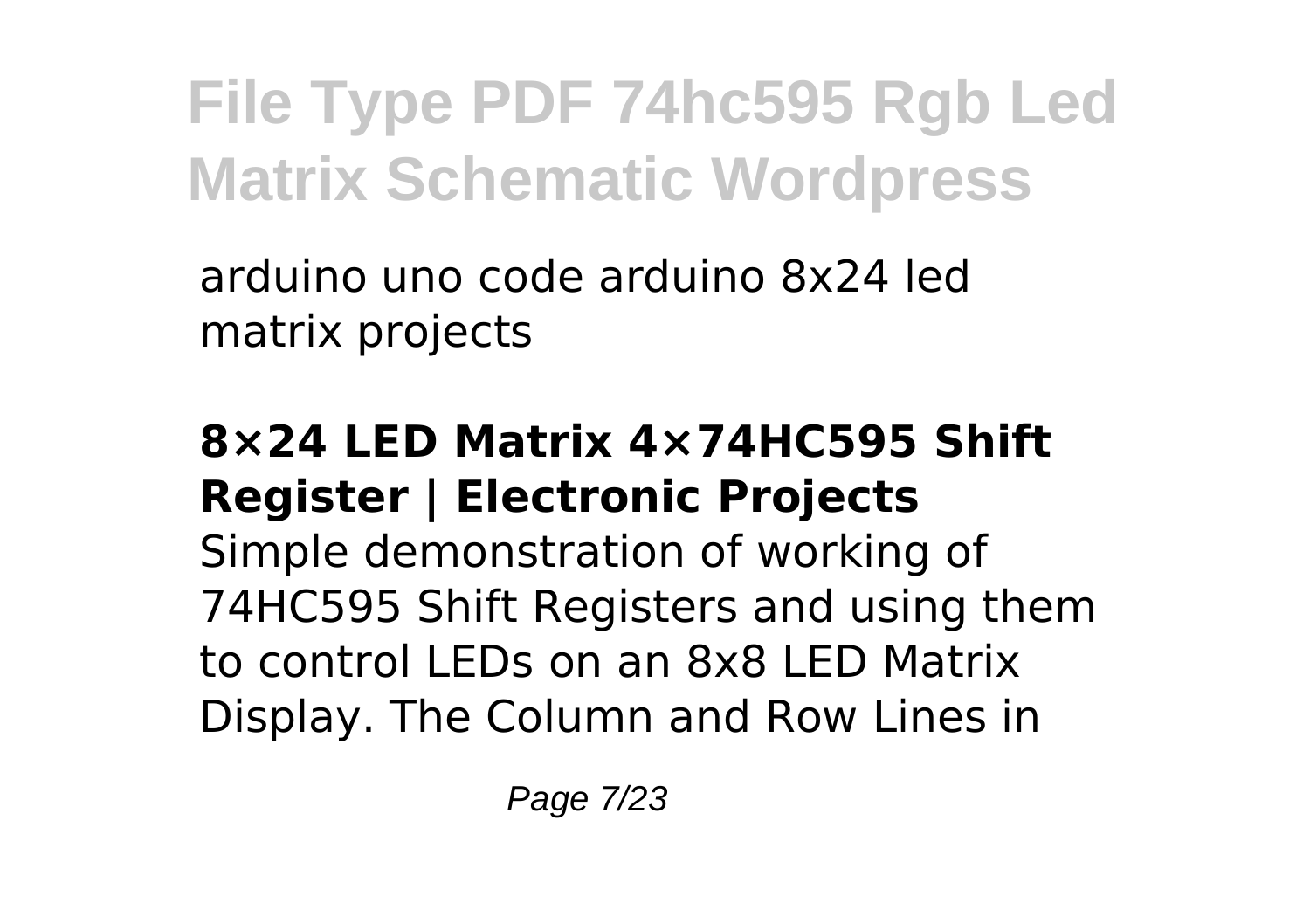this circuit are fixed to VCC/GND, and a single ...

### **8x8 LED Matrix - 74HC595 Shift Registers - Testing Circuit with Manual Control**

To do this we use the Q7' (pin 9), this pin should be connected to the data pin of the second 74HC595 IC. This way the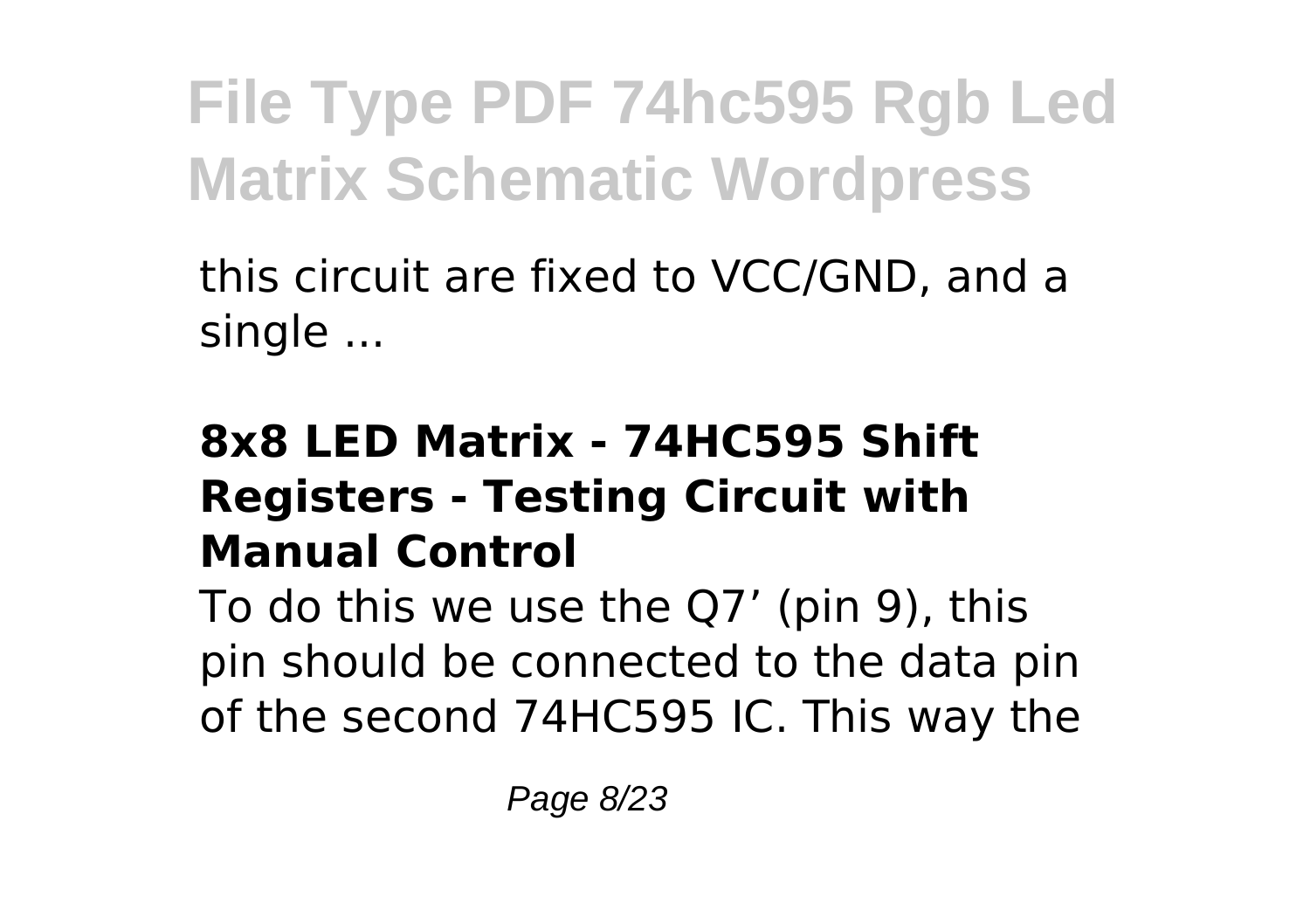first 8-bit sent from MCU will be used by the 1st IC and the second 8-bit will be used by the 2nd IC. Applications. Expand the GPIO pin on a MCU/MPU; LED Matrix/Cube Projects; Interface LCD; Cascading applications

#### **74HC595 Shift Register Pinout, Features, Circuit & Datasheet**

Page 9/23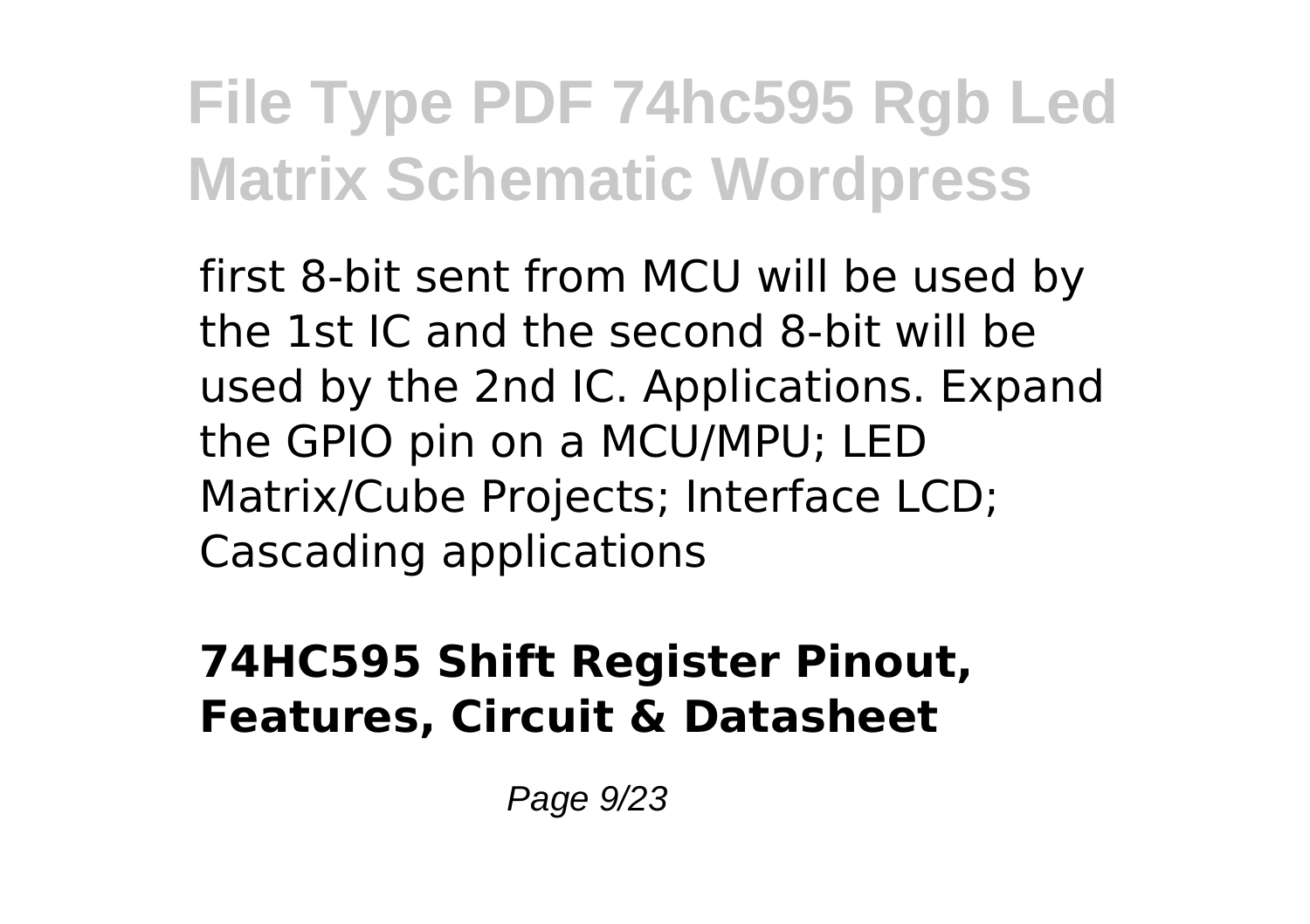My RGB matrix panel with 128 x RGB LEDs is arranged in 8 rows and 16 columns, including: Led Matrix Board: is built on a single-side copper prototype PCB 9x15. With my instructables, Led Matrix can be plugged on top of the Driver Board, like a Shield. Driver Board: are built on a double-side copper prototype PCB 9x15. Driver Board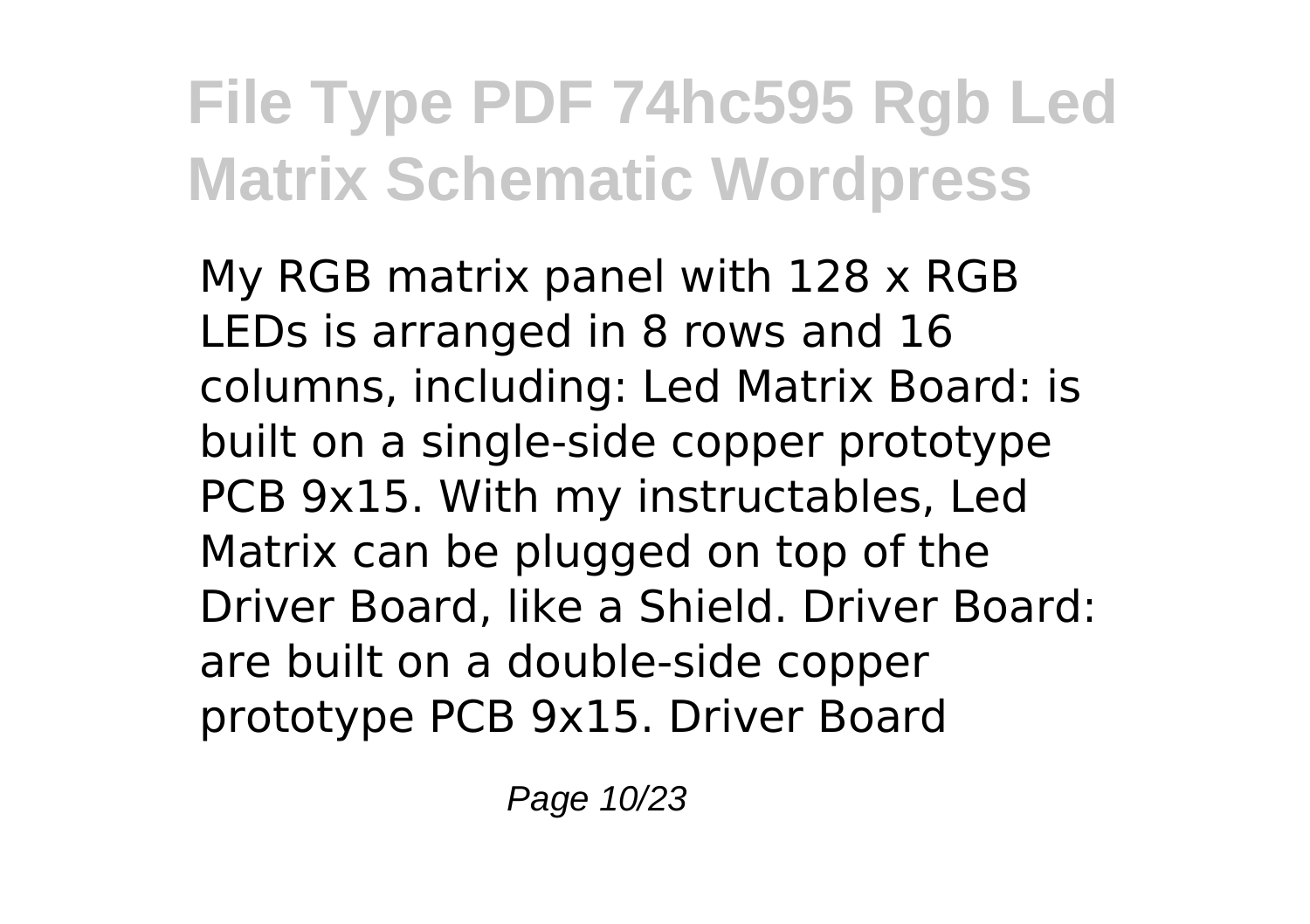handle column ...

### **D.I.Y SMART RGB MATRIX 8x16 : 7 Steps (with Pictures ...**

Build your own quote board with Adafruit IO and an LED matrix display. By John Park. Custom Scrolling Quote Board Matrix Display. Beginner Our review of the Essential Analog Mobile App ...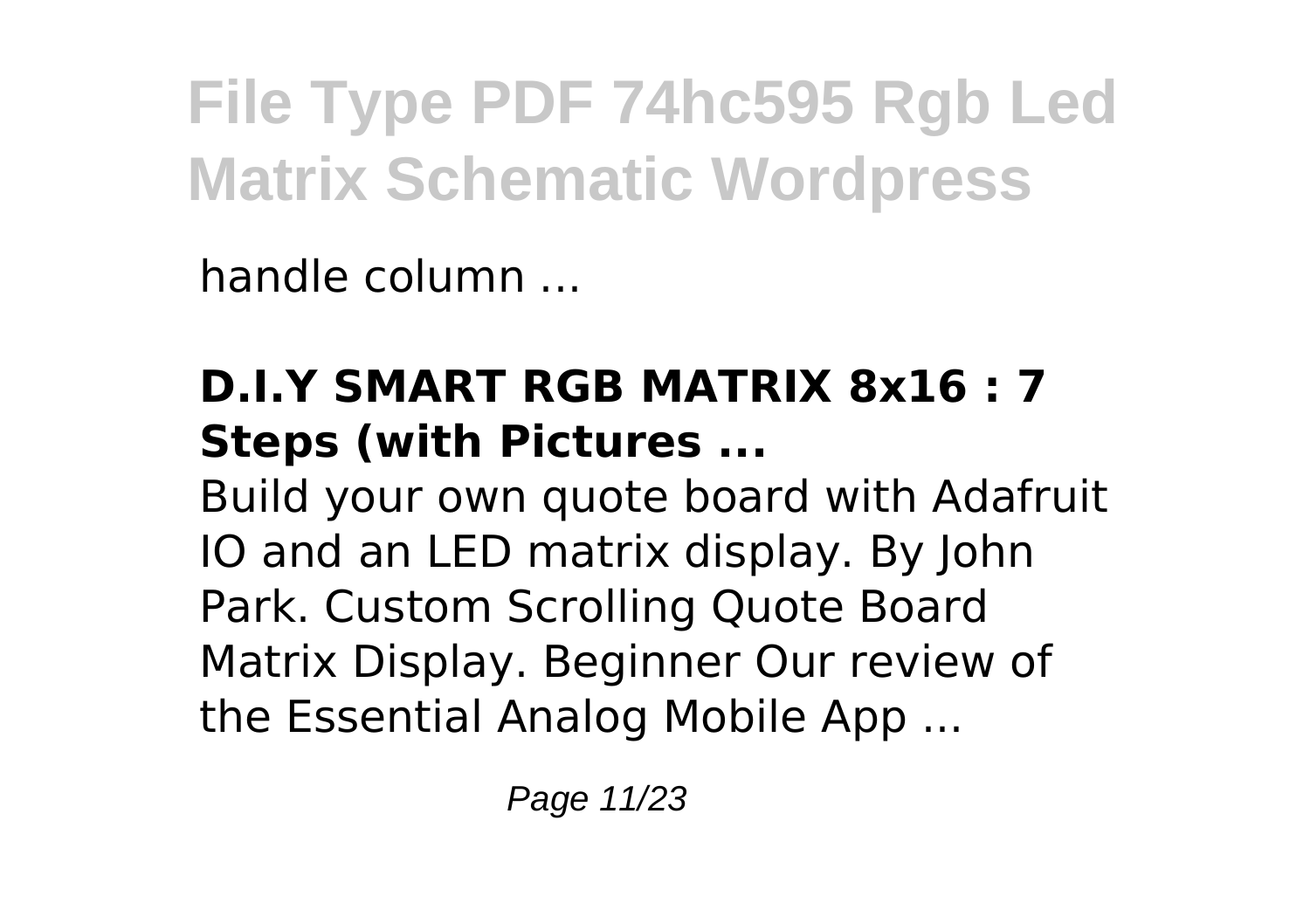74HC595 Shift Register - 3 pack. \$2.75. Add to Cart. Diffused Red 5mm LED (25 pack) \$4.00. Add to Cart. Premium Male/Male Jumper Wires - 40 x 6" (150mm)

**Parts | Arduino Lesson 4. Eight LEDs and a Shift Register ...** A while ago I designed a circuit that

Page 12/23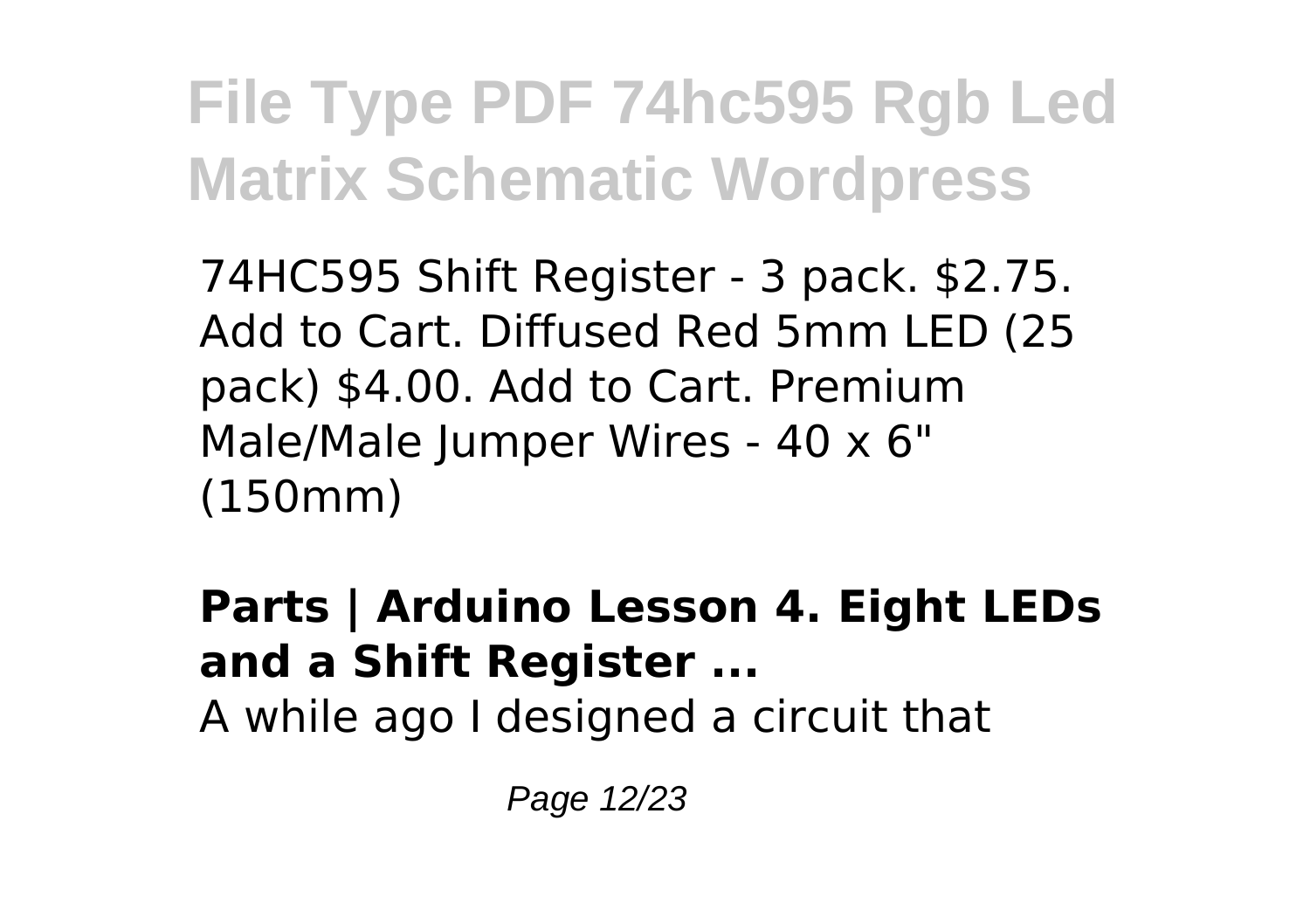would power an 8×8 RGB LED Matrix (192 LEDs in all) using only 3 pins from an Arduino Diecimila and supporting Pulse Width Modulation. I've uploaded some videos of this project on Youtube and folks have been emailing me with questions on how it works.

#### **How to Build a 8×8 RGB LED Matrix**

Page 13/23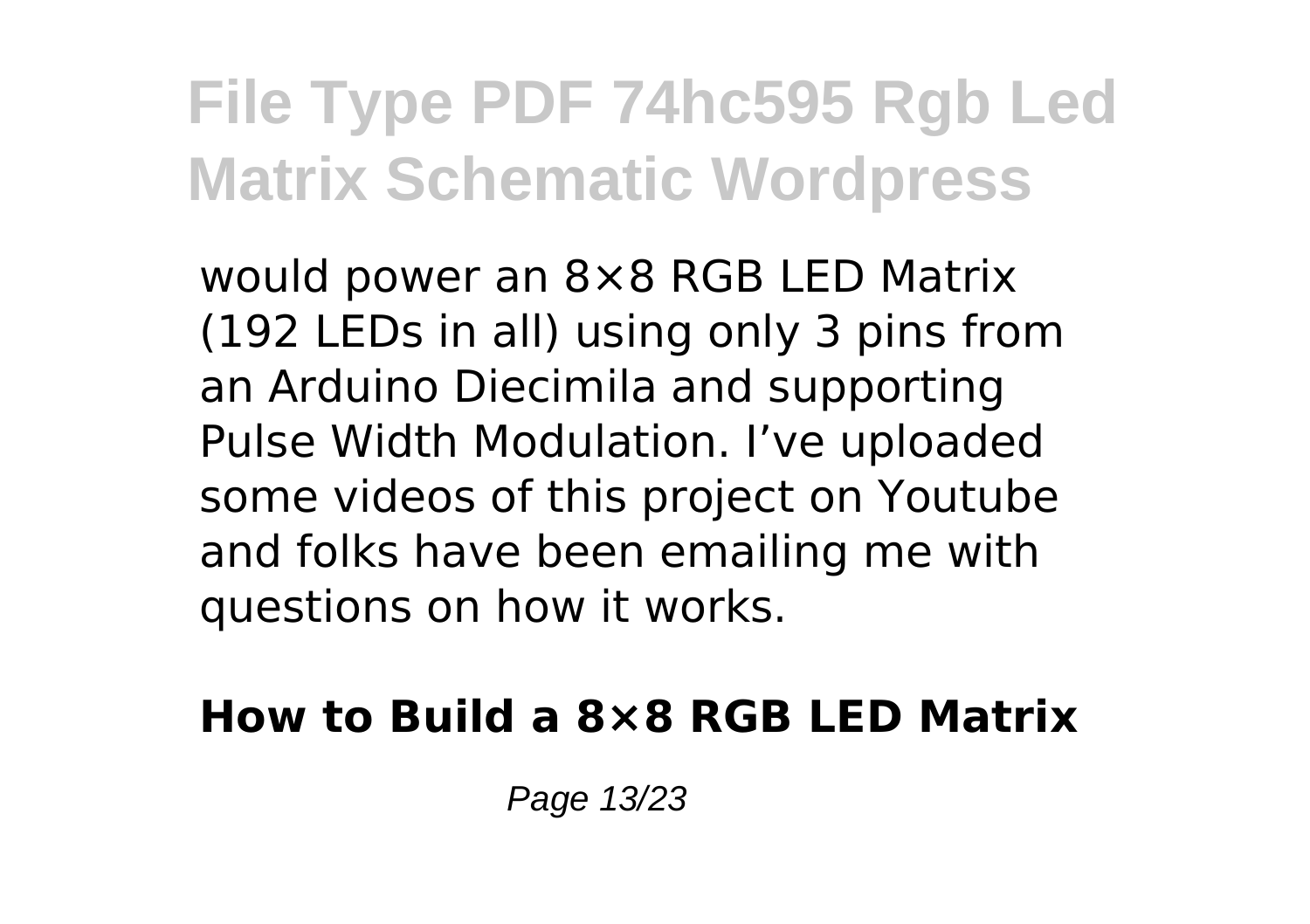### **with PWM using an ...**

So lets read our schematic, with our LED Matrix we have 8 rows (ROW1, etc) and 8 columns (RED1, etc), row 0 and column 0 for us will start at the top left. The first shift register controls the rows and the second shift register controls the darlington array which in turn controls the columns.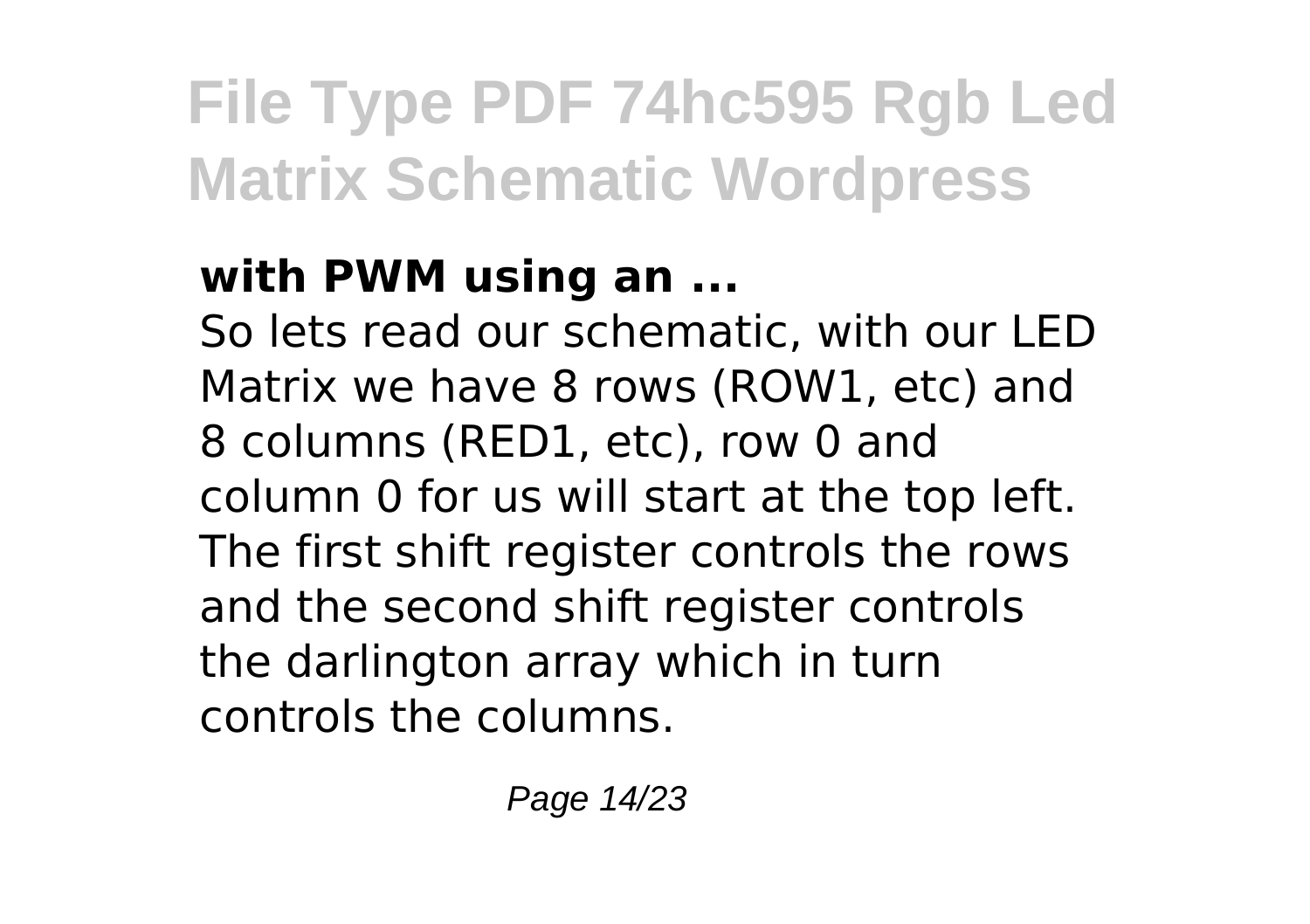### **Fun with 8×8 LED Matrix « insideGadgets**

GND should be connected to the ground of Arduino.. VCC is the power supply for 74HC595 shift register which we connect the 5V pin on the Arduino.. SER (Serial Input) pin is used to feed data into the shift register a bit at a time. SRCLK (Shift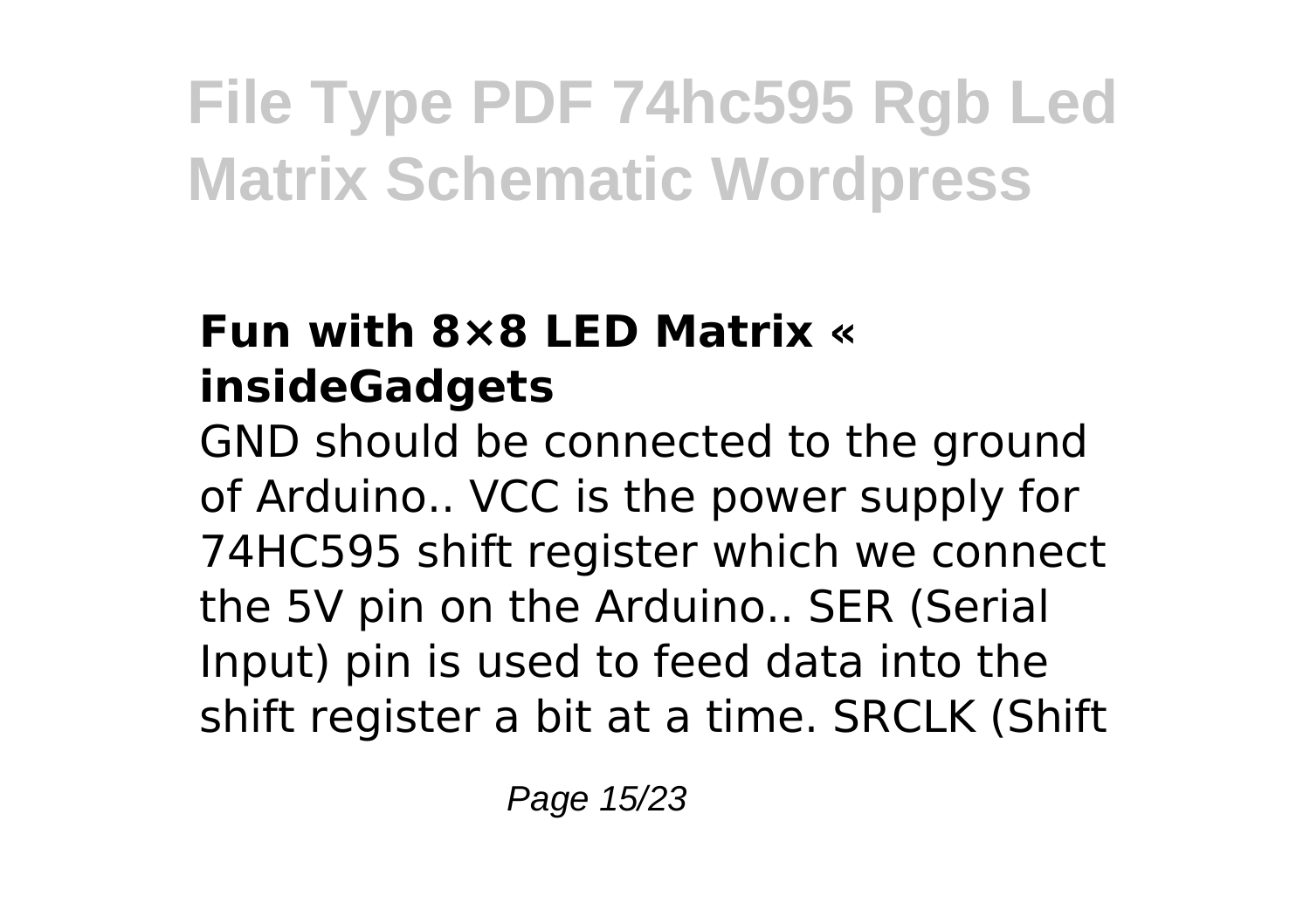Register Clock) is the clock for the shift register. The 595 is clock-driven on the rising edge. This means that in order to shift bits into the shift ...

**In-Depth: How 74HC595 Shift Register Works & Interface ...** When you google for shift registers keep in mind that the most common one is a

Page 16/23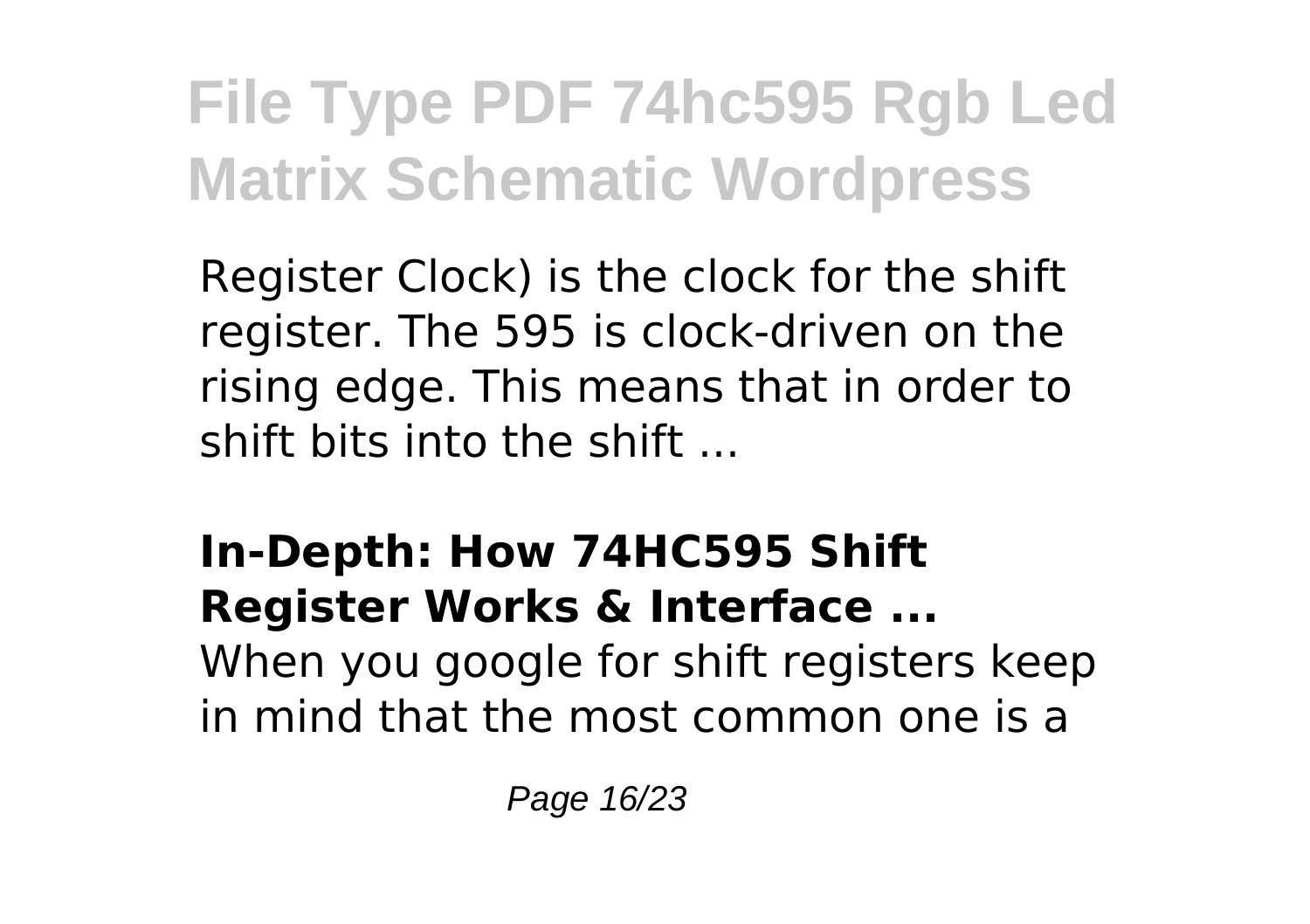74HC595 which is very limited in regards to current. ... Shipping-RGB-LED-Matrix-Driver-Platform-Colorduino-V1-3-1095 ...

### **what kind of microcontroller can I use to display image on ...**

This tutorial shows you how to control 16 LEDs with just 3 control lines. We do this by daisy chaining 74HC595 shift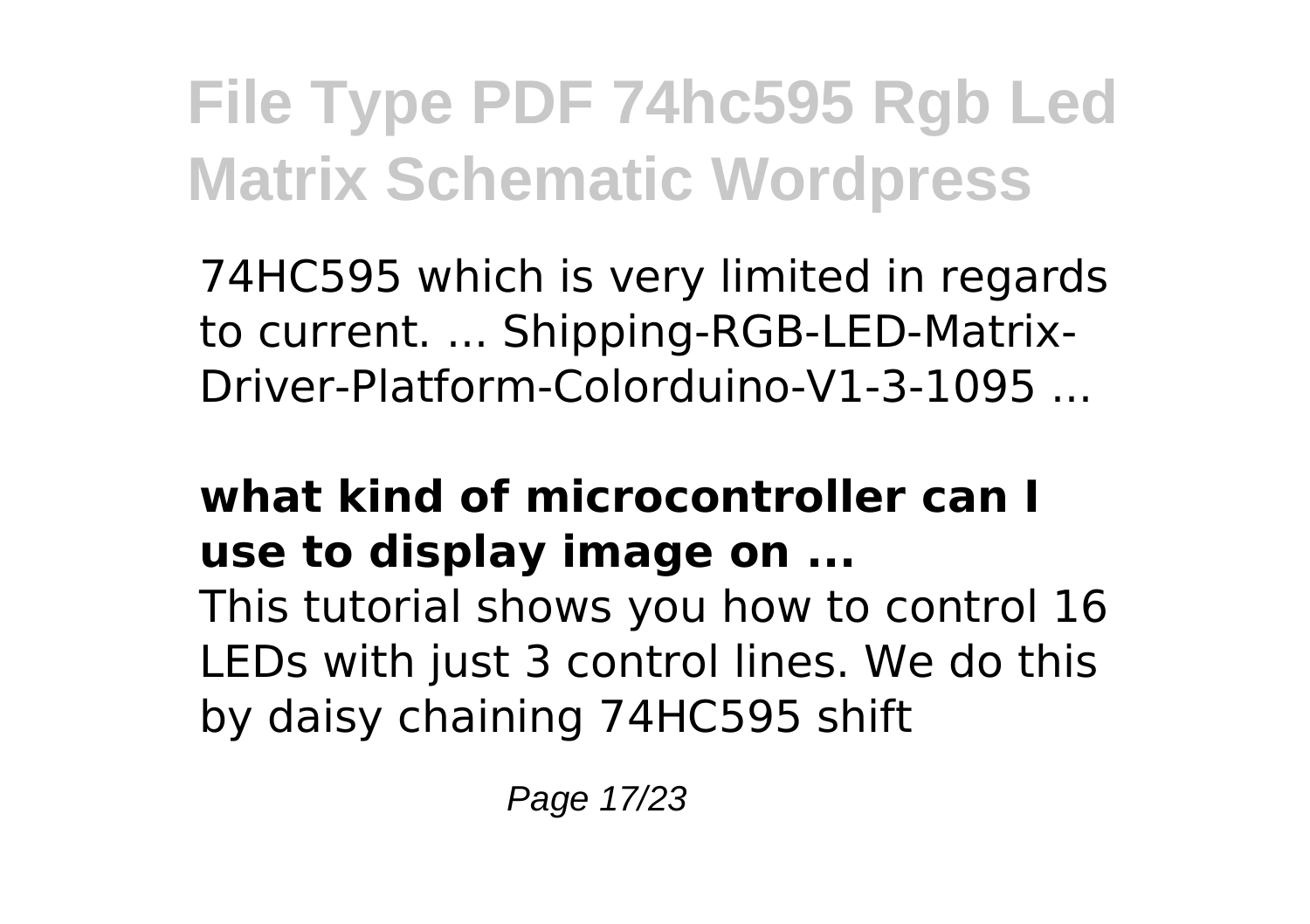registers The 74HC595 shift register has an 8 bit storage register and an 8 bit shift register. Data is written to the shift register serially, then latched onto the storage register. The storage register then controls 8 output...

#### **Introduction to 74HC595 shift register - Controlling 16 ...**

Page 18/23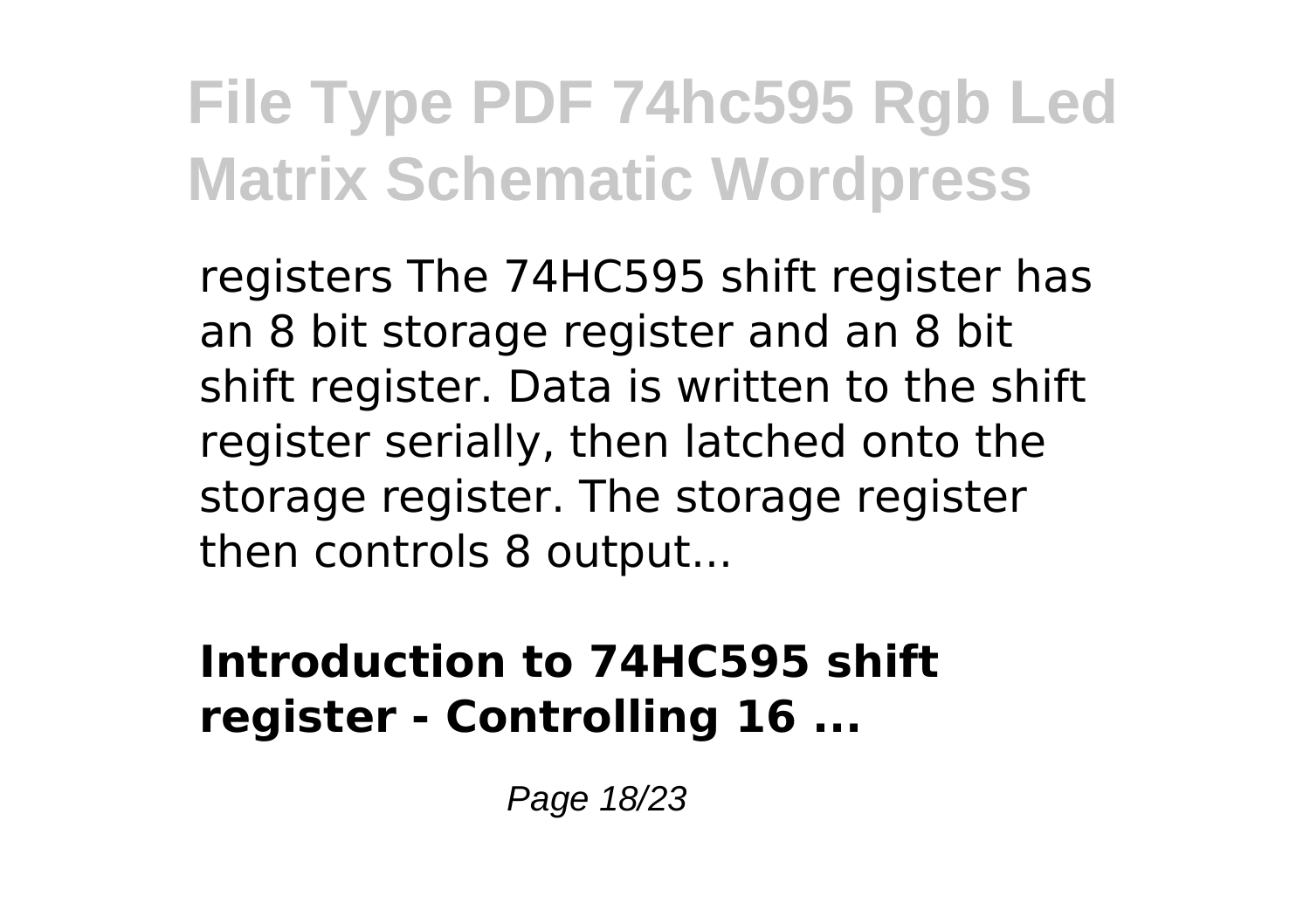3 Pins, 30 RGB LEDs, 4 Shift Registers [74HC595] Arduino project #12 followup video. Now using common anode RGB LEDs.

### **3 Pins, 30 RGB LEDs, 4 Shift Registers [74HC595] - Hackster.io** Although there are pre-made LED matrices, you can also make your own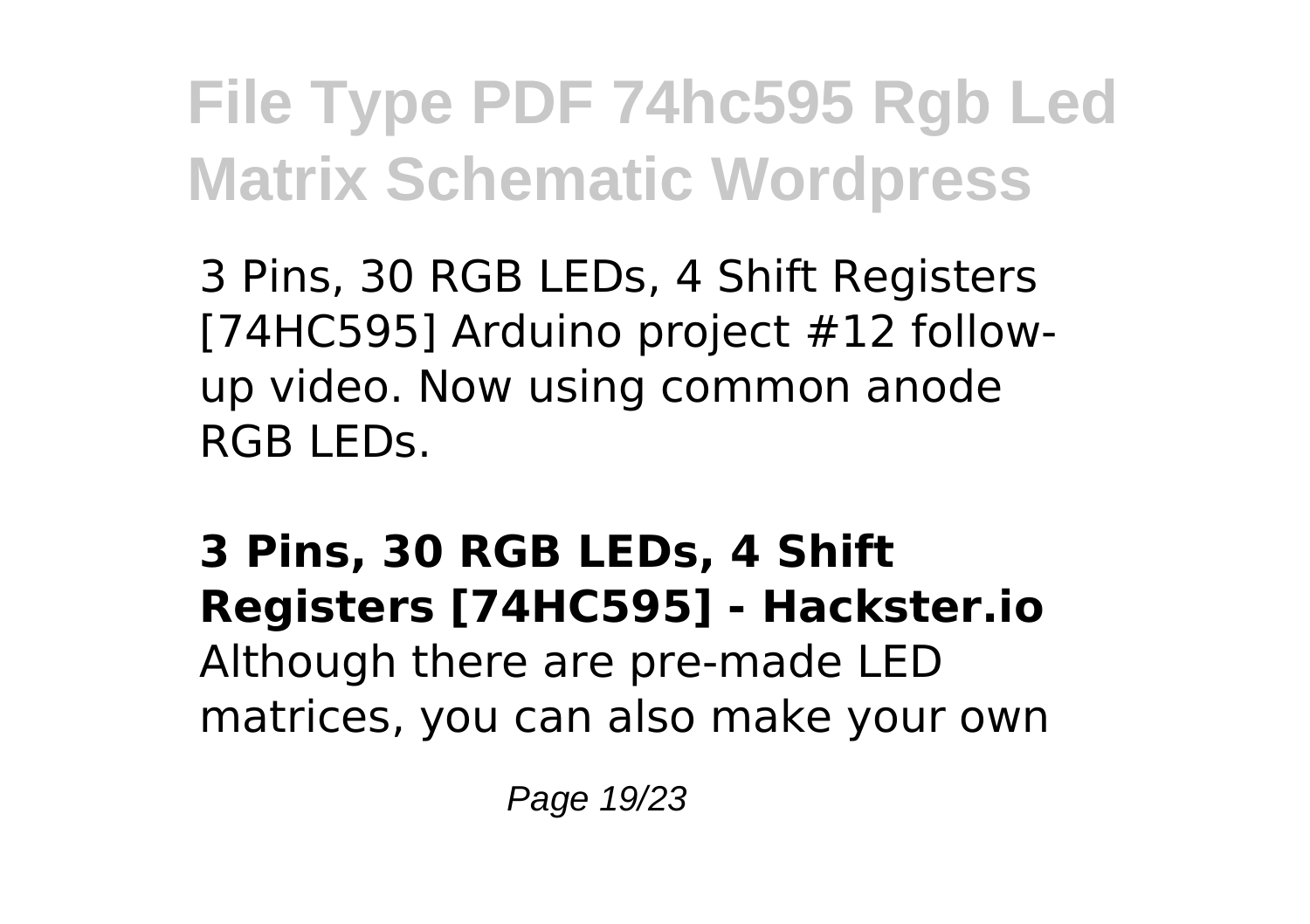matrix from 64 LEDs, using the schematic as shown above. It doesn't matter which pins of the microcontroller you connect the rows and columns to, because you can assign things in software. Connected the pins in a way that makes wiring easiest. A typical layout is shown below.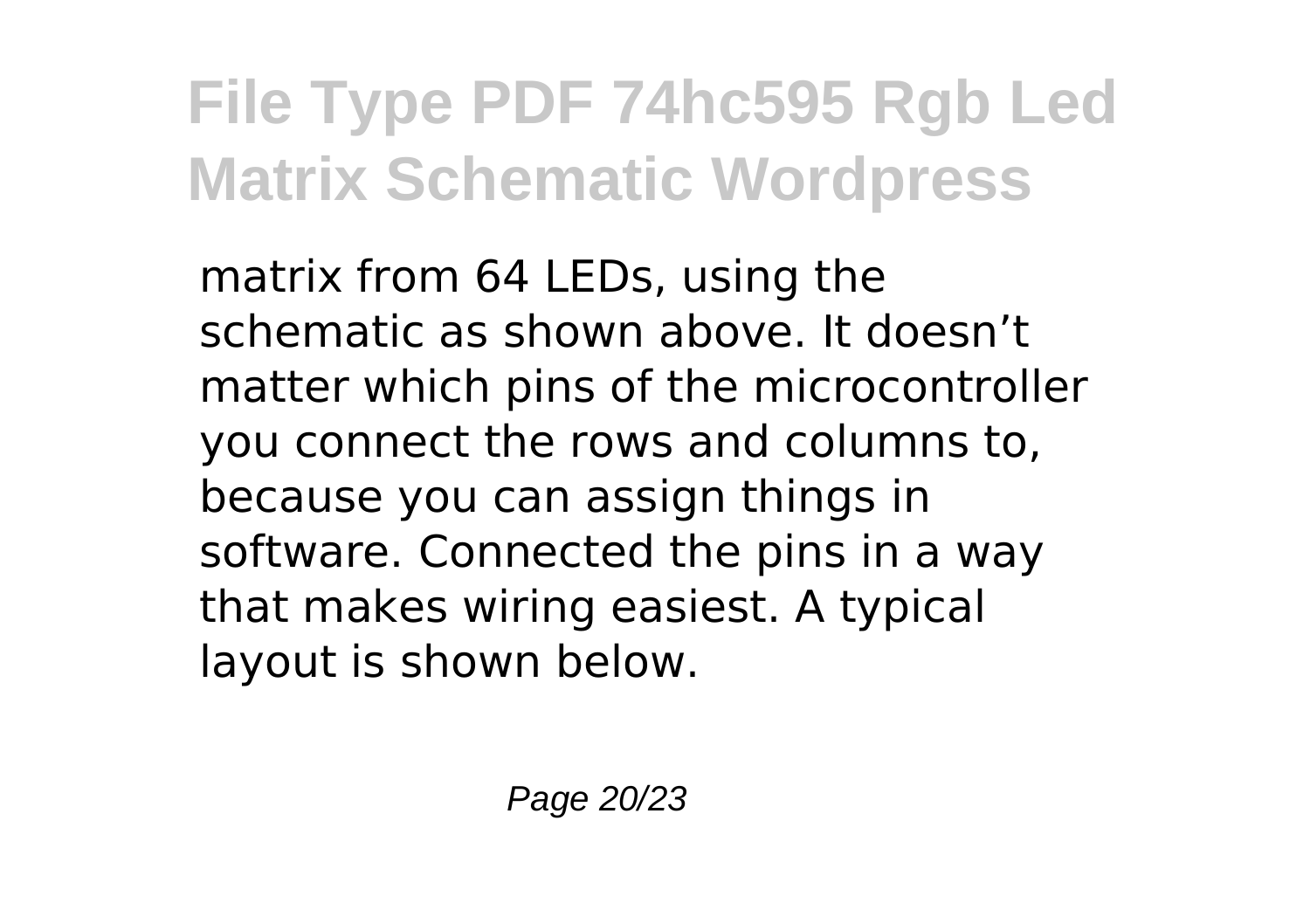#### **Arduino - RowColumnScanning**

The images above show the schematic for the LED matrix and 74HC595 circuit. The labels in fig 2 correspond to the labels on the sparkfun button pad. Figure 3 is the pin diagram of the 74HC595 from the chip's datasheet.

### **Multiplexing with Arduino and the**

Page 21/23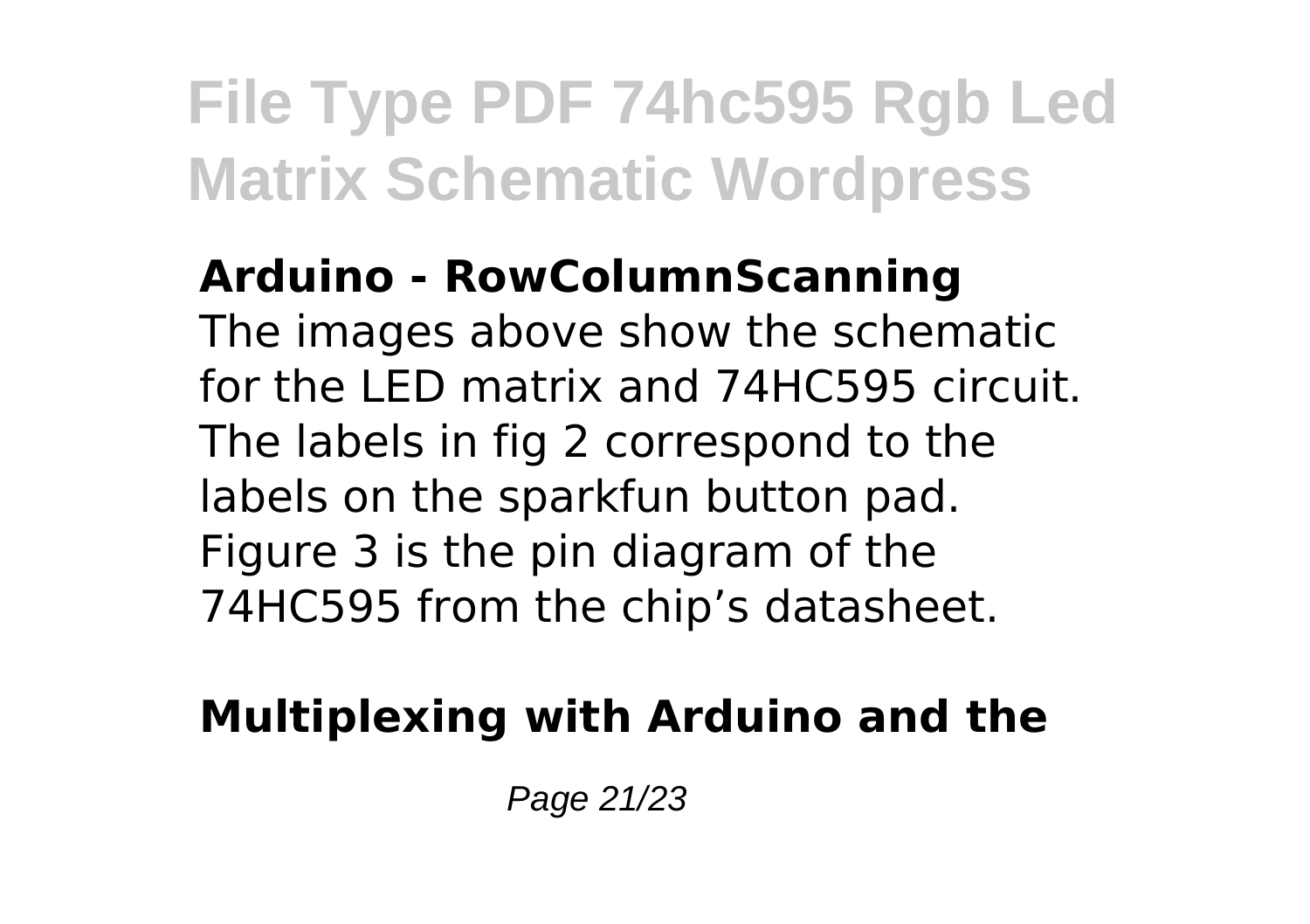### **74HC595 -Use Arduino for ...**

The longer positive LED leads must all be towards the chip, whichever side of the breadboard they are on. It now just remains to attach the jumper leads as shown above. Do not forget the one that goes from pin 8 of the IC to the GND column of the breadboard. Load up the sketch listed a bit later and try it out.